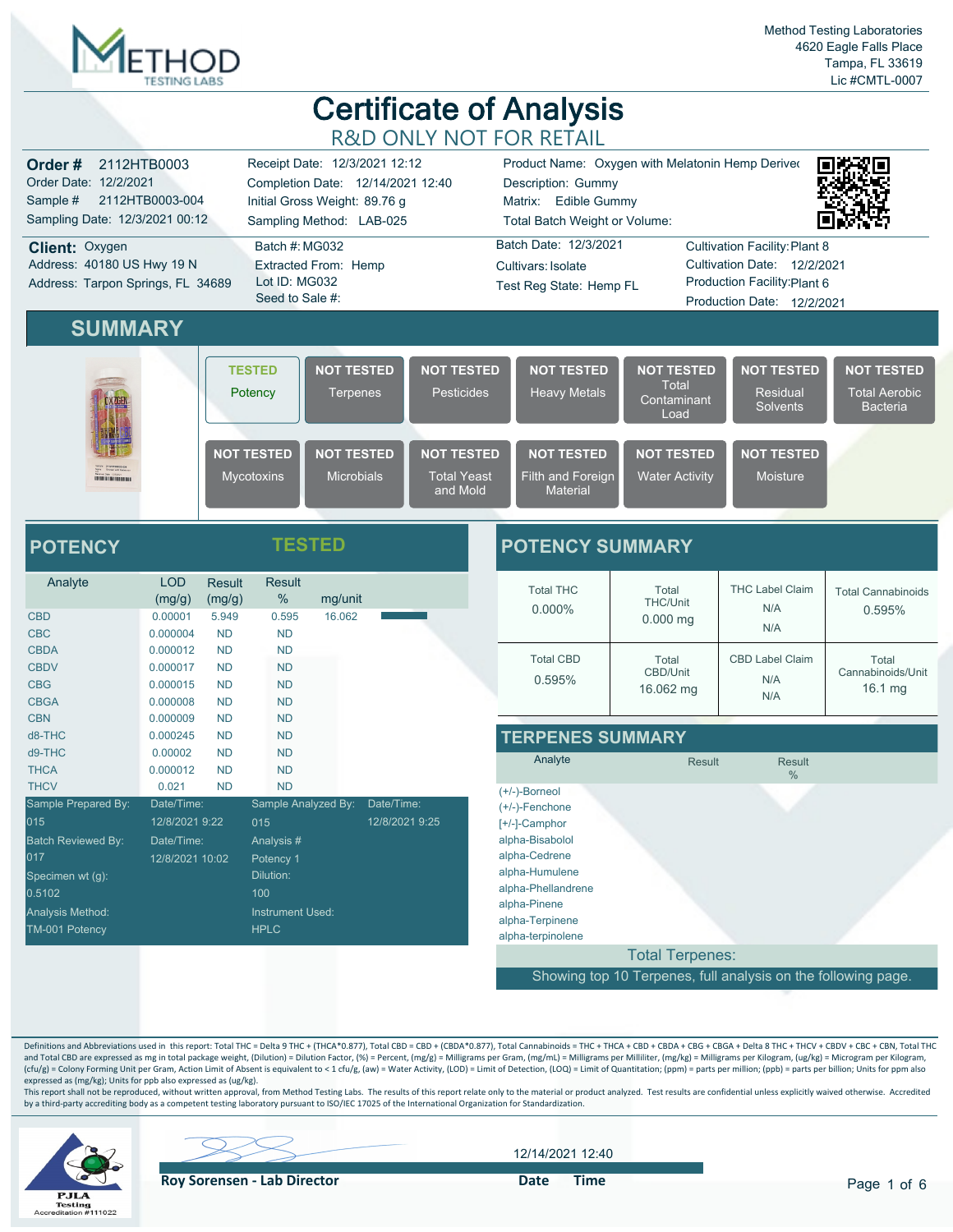

| <b>Order #</b> 2112HTB0003                                                        | Receipt Date: 12/3/2021 12:12                                                     | Product Name: Oxygen with Melatonin Hemp Deriver                       | 奥格洛奥                                                                                                                       |
|-----------------------------------------------------------------------------------|-----------------------------------------------------------------------------------|------------------------------------------------------------------------|----------------------------------------------------------------------------------------------------------------------------|
| Order Date: 12/2/2021                                                             | Completion Date: 12/14/2021 12:40                                                 | Description: Gummy                                                     |                                                                                                                            |
| Sample # 2112HTB0003-004                                                          | Initial Gross Weight: 89.76 g                                                     | Matrix: Edible Gummy                                                   |                                                                                                                            |
| Sampling Date: 12/3/2021 00:12                                                    | Sampling Method: LAB-025                                                          | Total Batch Weight or Volume:                                          |                                                                                                                            |
| Client: Oxygen<br>Address: 40180 US Hwy 19 N<br>Address: Tarpon Springs, FL 34689 | Batch #: MG032<br><b>Extracted From: Hemp</b><br>Lot ID: MG032<br>Seed to Sale #: | Batch Date: 12/3/2021<br>Cultivars: Isolate<br>Test Reg State: Hemp FL | Cultivation Facility: Plant 8<br>Cultivation Date: 12/2/2021<br>Production Facility: Plant 6<br>Production Date: 12/2/2021 |

| <b>TERPENES</b>                                                                                                                                                                                                                                                                                               |            |                     |                         |                                                                                                                                                                                                                                                                                                                         |            |        | <b>NOT TESTED</b>     |  |
|---------------------------------------------------------------------------------------------------------------------------------------------------------------------------------------------------------------------------------------------------------------------------------------------------------------|------------|---------------------|-------------------------|-------------------------------------------------------------------------------------------------------------------------------------------------------------------------------------------------------------------------------------------------------------------------------------------------------------------------|------------|--------|-----------------------|--|
| Analyte                                                                                                                                                                                                                                                                                                       | <b>LOD</b> | <b>Result</b>       | Result<br>$\frac{0}{0}$ | Analyte                                                                                                                                                                                                                                                                                                                 | <b>LOD</b> | Result | <b>Result</b><br>$\%$ |  |
| alpha-Pinene<br>Isopulegol<br>alpha-Terpinene<br>gamma-Terpinene<br>Linalool<br>alpha-Humulene<br>Menthol<br>Guaiol<br><b>Nerol</b><br>Valencene<br>alpha-Cedrene<br>Endo-Fenchyl Alcohol<br>Pulegone<br>Isoborneol<br><b>Ocimenes</b><br>Farnesene<br>alpha-Phellandrene<br>beta-Myrcene<br>$(+/-)$ -Borneol |            |                     |                         | Camphene<br>delta-3-Carene<br>Eucalyptol<br>alpha-terpinolene<br>Geraniol<br>Z-Nerolidol<br>E-Nerolidol<br>E-Caryophyllene<br>alpha-Bisabolol<br>D-Limonene<br>Sabinene<br><b>Terpineol</b><br>[+/-]-Camphor<br>$(+/-)$ -Fenchone<br>Cedrol<br>Geranyl acetate<br>beta-Pinene<br>Carophyllene Oxide<br>Sabinene Hydrate |            |        |                       |  |
| Sample Prepared By:                                                                                                                                                                                                                                                                                           | Date/Time: | Sample Analyzed By: | Date/Time:              | <b>Total Terpenes:</b>                                                                                                                                                                                                                                                                                                  |            | $\%$   |                       |  |
| <b>Batch Reviewed By:</b>                                                                                                                                                                                                                                                                                     | Date/Time: | Analysis #          |                         |                                                                                                                                                                                                                                                                                                                         |            |        |                       |  |
| Specimen wt:                                                                                                                                                                                                                                                                                                  |            | Dilution:           |                         |                                                                                                                                                                                                                                                                                                                         |            |        |                       |  |
| Analysis Method:                                                                                                                                                                                                                                                                                              |            | Instrument Used:    |                         |                                                                                                                                                                                                                                                                                                                         |            |        |                       |  |
|                                                                                                                                                                                                                                                                                                               |            |                     |                         |                                                                                                                                                                                                                                                                                                                         |            |        |                       |  |

Definitions and Abbreviations used in this report: Total THC = Delta 9 THC + (THCA\*0.877), Total CBD = CBD + (CBDA\*0.877), Total Cannabinoids = THC + THCA + CBD + CBDA + CBGA + CBGA + Delta 8 THC + THCV + CBDV + CBC + CBN, and Total CBD are expressed as mg in total package weight, (Dilution) = Dilution Factor, (%) = Percent, (mg/g) = Milligrams per Gram, (mg/mL) = Milligrams per Milliiter, (mg/kg) = Milligrams per Kilogram, (ug/kg) = Microgr expressed as (mg/kg); Units for ppb also expressed as (ug/kg).

This report shall not be reproduced, without written approval, from Method Testing Labs. The results of this report relate only to the material or product analyzed. Test results are confidential unless explicitly waived ot



**Roy Sorensen - Lab Director Container Solution Container Container Pate Time** 

12/14/2021 12:40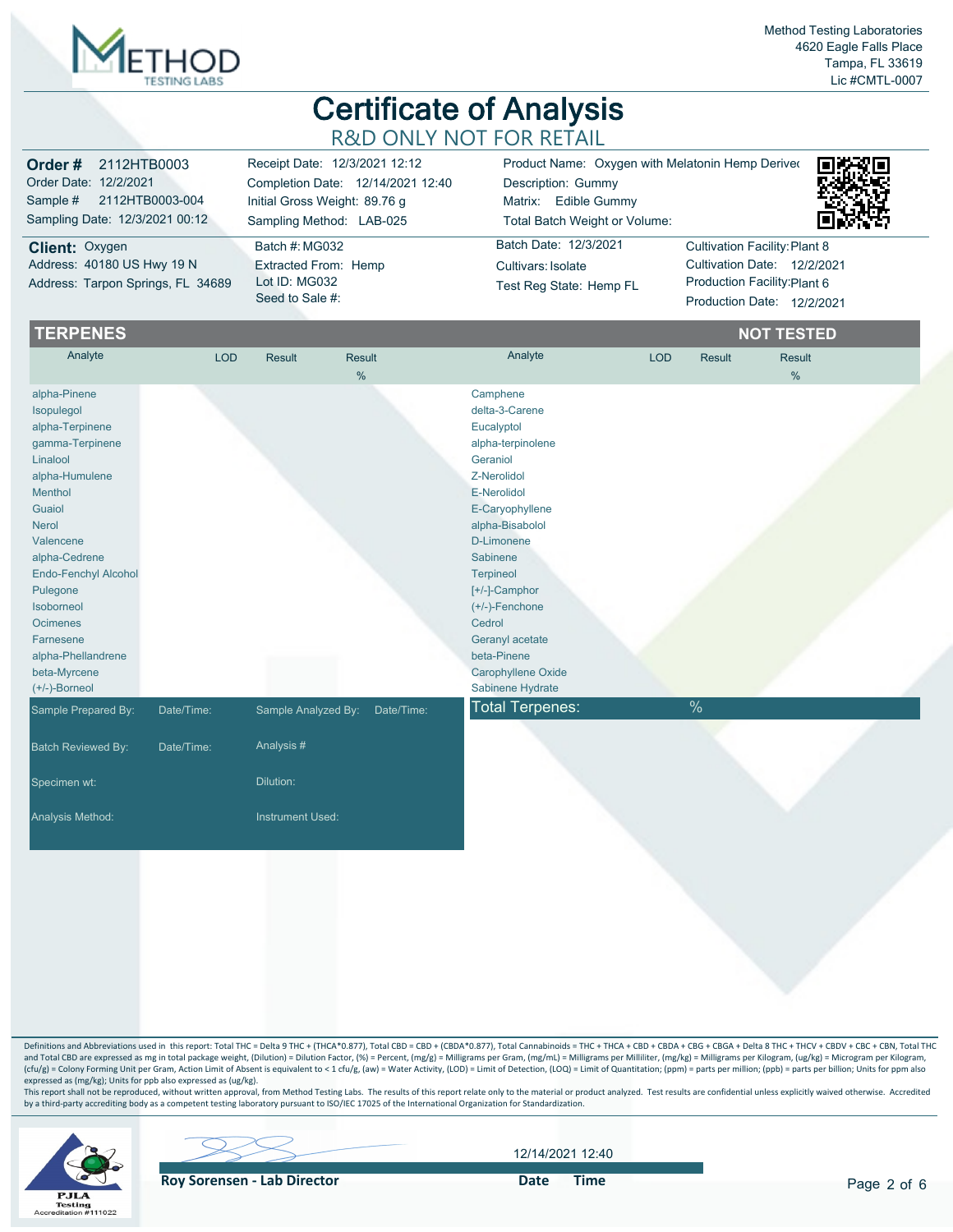

| <b>Order #</b> 2112HTB0003<br>Order Date: 12/2/2021<br>Sample # 2112HTB0003-004 | Receipt Date: 12/3/2021 12:12<br>Completion Date: 12/14/2021 12:40<br>Initial Gross Weight: 89.76 g | Product Name: Oxygen with Melatonin Hemp Deriver<br>Description: Gummy<br>Matrix: Edible Gummy | 同选致同                          |
|---------------------------------------------------------------------------------|-----------------------------------------------------------------------------------------------------|------------------------------------------------------------------------------------------------|-------------------------------|
| Sampling Date: 12/3/2021 00:12                                                  | Sampling Method: LAB-025                                                                            | Total Batch Weight or Volume:                                                                  |                               |
| <b>Client: Oxygen</b>                                                           | Batch #: MG032                                                                                      | Batch Date: 12/3/2021                                                                          | Cultivation Facility: Plant 8 |
| Address: 40180 US Hwy 19 N                                                      | <b>Extracted From: Hemp</b>                                                                         | Cultivars: Isolate                                                                             | Cultivation Date: 12/2/2021   |
| Address: Tarpon Springs, FL 34689                                               | Lot ID: MG032                                                                                       | Test Reg State: Hemp FL                                                                        | Production Facility: Plant 6  |
|                                                                                 | Seed to Sale #:                                                                                     |                                                                                                | Production Date: 12/2/2021    |

| <b>PESTICIDES</b>         |                       |                            |                         |               |                         |           |                       | <b>NOT TESTED</b>          |                   |               |
|---------------------------|-----------------------|----------------------------|-------------------------|---------------|-------------------------|-----------|-----------------------|----------------------------|-------------------|---------------|
| Analyte                   | <b>LOD</b><br>(ug/kg) | Action<br>Level<br>(ug/kg) | Result<br>(ug/kg)       | <b>Status</b> | Analyte                 |           | <b>LOD</b><br>(ug/kg) | Action<br>Level<br>(ug/kg) | Result<br>(ug/kg) | <b>Status</b> |
| Abamectin                 |                       |                            |                         | N/A           | Acephate                |           |                       |                            |                   |               |
| Acequinocyl               |                       |                            |                         | N/A           | Acetamiprid             |           |                       |                            |                   |               |
| <b>Aldicarb</b>           |                       |                            |                         | N/A           | Azoxystrobin            |           |                       |                            |                   |               |
| <b>Bifenazate</b>         |                       |                            |                         | N/A           | <b>Bifenthrin</b>       |           |                       |                            |                   |               |
| <b>Boscalid</b>           |                       |                            |                         | N/A           | Captan                  |           |                       |                            |                   |               |
| Carbaryl                  |                       |                            |                         | N/A           | Carbofuran              |           |                       |                            |                   |               |
| Chlorantraniliprole       |                       |                            |                         | N/A           | Chlordane               |           |                       |                            |                   |               |
| Chlorfenapyr              |                       |                            |                         | N/A           | Chlormequat chloride    |           |                       |                            |                   |               |
| Chlorpyrifos              |                       |                            |                         | N/A           | Clofentezine            |           |                       |                            |                   |               |
| Coumaphos                 |                       |                            |                         | N/A           | Cyfluthrin              |           |                       |                            |                   |               |
| Cypermethrin              |                       |                            |                         | N/A           | Daminozide              |           |                       |                            |                   |               |
| <b>Diazinon</b>           |                       |                            |                         | N/A           | <b>Dichlorvos</b>       |           |                       |                            |                   |               |
| <b>Dimethoate</b>         |                       |                            |                         | N/A           | Dimethomorph            |           |                       |                            |                   |               |
| Ethoprophos               |                       |                            |                         | N/A           | Etofenprox              |           |                       |                            |                   |               |
| Etoxazole                 |                       |                            |                         | N/A           | Fenhexamid              |           |                       |                            |                   |               |
| Fenoxycarb                |                       |                            |                         | N/A           | Fenpyroximate           |           |                       |                            |                   |               |
| Fipronil                  |                       |                            |                         | N/A           | Flonicamid              |           |                       |                            |                   |               |
| Fludioxonil               |                       |                            |                         | N/A           | Hexythiazox             |           |                       |                            |                   |               |
| Imazalil                  |                       |                            |                         | N/A           | Imidacloprid            |           |                       |                            |                   |               |
| Kresoxim-methyl           |                       |                            |                         | N/A           | Malathion               |           |                       |                            |                   |               |
| Metalaxyl                 |                       |                            |                         | N/A           | Methiocarb              |           |                       |                            |                   |               |
| Methomyl                  |                       |                            |                         | N/A           | Methyl parathion        |           |                       |                            |                   |               |
| <b>Mevinphos</b>          |                       |                            |                         | N/A           | Myclobutanil            |           |                       |                            |                   |               |
| <b>Naled</b>              |                       |                            |                         | N/A           | Oxamyl                  |           |                       |                            |                   |               |
| Paclobutrazol             |                       |                            |                         | N/A           | Pentachloronitrobenzene |           |                       |                            |                   |               |
| Permethrin                |                       |                            |                         | N/A           | Phosmet                 |           |                       |                            |                   |               |
| Piperonylbutoxide         |                       |                            |                         | N/A           | Prallethrin             |           |                       |                            |                   |               |
| Propiconazole             |                       |                            |                         | N/A           | Propoxur                |           |                       |                            |                   |               |
| Pyrethrins                |                       |                            |                         | N/A           | Pyridaben               |           |                       |                            |                   |               |
| Spinetoram                |                       |                            |                         | N/A           | Spinosad A and D        |           |                       |                            |                   |               |
| Spiromesifen              |                       |                            |                         | N/A           | Spirotetramat           |           |                       |                            |                   |               |
| Spiroxamine               |                       |                            |                         | N/A           | Tebuconazole            |           |                       |                            |                   |               |
| Thiacloprid               |                       |                            |                         | N/A           | Thiamethoxam            |           |                       |                            |                   |               |
| Trifloxystrobin           |                       |                            |                         | N/A           |                         |           |                       |                            |                   |               |
| Sample Prepared By:       | Date/Time:            |                            | Specimen wt (g):        |               | Dilution:               | Analysis# |                       |                            |                   |               |
| Sample Analyzed By:       | Date/Time:            |                            | Analysis Method:        |               |                         |           |                       |                            |                   |               |
| <b>Batch Reviewed By:</b> | Date/Time:            |                            | <b>Instrument Used:</b> |               |                         |           |                       |                            |                   |               |
| Sample Prepared By:       | Date/Time:            |                            | Specimen wt (g):        |               | Dilution:               | Analysis# |                       |                            |                   |               |
| Sample Analyzed By:       | Date/Time:            |                            | Analysis Method:        |               |                         |           |                       |                            |                   |               |
| <b>Batch Reviewed By:</b> | Date/Time:            |                            | <b>Instrument Used:</b> |               |                         |           |                       |                            |                   |               |
|                           |                       |                            |                         |               |                         |           |                       |                            |                   |               |

Definitions and Abbreviations used in this report: Total THC = Delta 9 THC + (THCA\*0.877), Total CBD = CBD + (CBDA\*0.877), Total Cannabinoids = THC + THCA + CBD + CBDA + CBGA + CBGA + Delta 8 THC + THCV + CBDV + CBC + CBN, and Total CBD are expressed as mg in total package weight, (Dilution) = Dilution Factor, (%) = Percent, (mg/g) = Milligrams per Gram, (mg/mL) = Milligrams per Milliiter, (mg/kg) = Milligrams per Kilogram, (ug/kg) = Microgr expressed as (mg/kg); Units for ppb also expressed as (ug/kg).

This report shall not be reproduced, without written approval, from Method Testing Labs. The results of this report relate only to the material or product analyzed. Test results are confidential unless explicitly waived ot



12/14/2021 12:40

**Roy Sorensen - Lab Director Container Solution Container Solution Container Solution Container Solution Container Solution Container Solution Container Solution Container Solution Container Solution Container Solution C**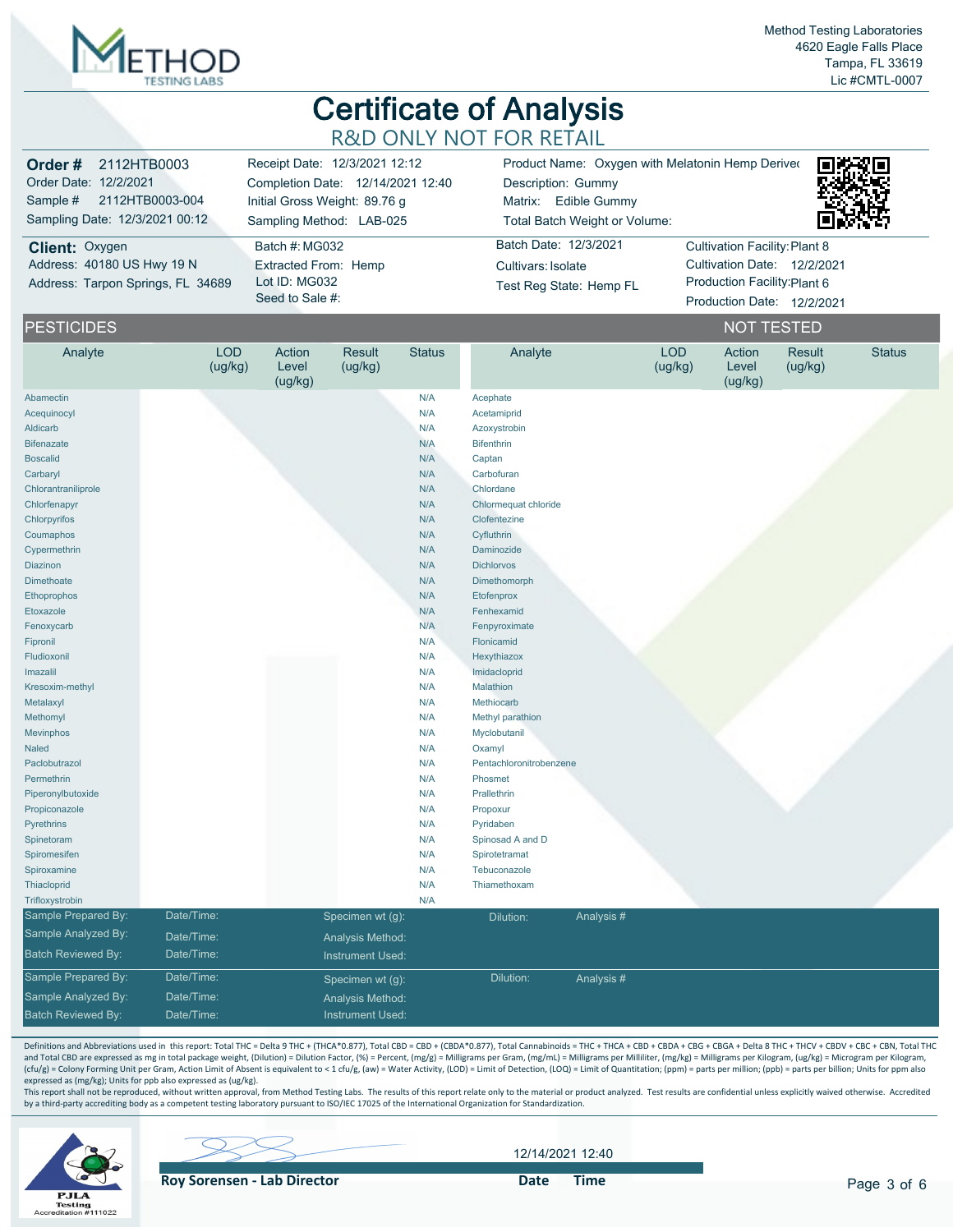

| Order#                            | 2112HTB0003     |                                  | Receipt Date: 12/3/2021 12:12     |               | Product Name: Oxyg           |
|-----------------------------------|-----------------|----------------------------------|-----------------------------------|---------------|------------------------------|
| Order Date: 12/2/2021             |                 |                                  | Completion Date: 12/14/2021 12:40 |               | Description: Gummy           |
| Sample #                          | 2112HTB0003-004 |                                  | Initial Gross Weight: 89.76 g     |               | Edible Gum<br>Matrix:        |
| Sampling Date: 12/3/2021 00:12    |                 |                                  | Sampling Method: LAB-025          |               | <b>Total Batch Weight or</b> |
| <b>Client: Oxygen</b>             |                 | Batch #: MG032                   |                                   |               | Batch Date: 12/3/2021        |
| Address: 40180 US Hwy 19 N        |                 |                                  | Extracted From: Hemp              |               | Cultivars: Isolate           |
| Address: Tarpon Springs, FL 34689 |                 | Lot ID: MG032<br>Seed to Sale #: |                                   |               | Test Reg State: Hemp         |
| <b>HEAVY METALS</b>               |                 | <b>NOT TESTED</b>                |                                   |               | <b>RESIDUAL SOLVI</b>        |
| Analyte                           | I OD<br>(ug/kg) | <b>Action Level</b><br>(ug/kg)   | Result<br>(ug/kg)                 | <b>Status</b> | Analyte                      |
| Lead                              |                 |                                  |                                   | N/A           | <b>Total xylenes</b>         |
| Arsenic                           |                 |                                  |                                   | N/A           | Methanol                     |
| Cadmium                           |                 |                                  |                                   | N/A           | Acetone                      |
| <b>Mercury</b>                    |                 |                                  |                                   | N/A           | 1,1-Dichloroethene           |
| Sample Prepared By:               | Date/Time:      | Sample Analyzed By:              |                                   | Date/Time:    | Propane                      |
|                                   |                 |                                  |                                   |               | <b>Butane</b>                |
| <b>Batch Reviewed By:</b>         | Date/Time:      | Analysis #                       |                                   |               | Trichloroethylene            |
|                                   |                 |                                  |                                   |               | Hexane                       |
| Specimen wt (g):                  |                 | Dilution:                        |                                   |               | <b>Ethyl ether</b>           |

| I TOTAL CONTAMINANT LOAD'      |                                |                          |               |  |  |  |  |  |  |  |
|--------------------------------|--------------------------------|--------------------------|---------------|--|--|--|--|--|--|--|
| Analyte                        | <b>Action Level</b><br>(mq/kg) | <b>Result</b><br>(mg/kg) | <b>Status</b> |  |  |  |  |  |  |  |
| <b>Heavy Metals/Pesticides</b> |                                |                          | N/A           |  |  |  |  |  |  |  |

**Analysis Method: Instrument Used: Instrument Used:** 

| $7 - 1$ , $7 - 1$ , $40/0/0004$                  |  |      |  |
|--------------------------------------------------|--|------|--|
| Total Batch Weight or Volume:                    |  | 回波特特 |  |
| Matrix: Edible Gummy                             |  |      |  |
| Description: Gummy                               |  |      |  |
| Product Name: Oxygen with Melatonin Hemp Deriver |  | 具体组  |  |



| Batch Date: 12/3/2021   | <b>Cultivation Facility: Plant 8</b> |  |
|-------------------------|--------------------------------------|--|
| Cultivars: Isolate      | Cultivation Date: 12/2/2021          |  |
| Test Reg State: Hemp FL | Production Facility: Plant 6         |  |
|                         | Production Date: 12/2/2021           |  |

| <b>RESIDUAL SOLVENTS</b>  |                       | <b>NOT TESTED</b>              |                          |               |
|---------------------------|-----------------------|--------------------------------|--------------------------|---------------|
| Analyte                   | <b>LOD</b><br>(mg/kg) | <b>Action Level</b><br>(mg/kg) | <b>Result</b><br>(mg/kg) | <b>Status</b> |
| <b>Total xylenes</b>      |                       |                                |                          | N/A           |
| Methanol                  |                       |                                |                          | N/A           |
| Acetone                   |                       |                                |                          | N/A           |
| 1,1-Dichloroethene        |                       |                                |                          | N/A           |
| Propane                   |                       |                                |                          | N/A           |
| <b>Butane</b>             |                       |                                |                          | N/A           |
| Trichloroethylene         |                       |                                |                          | N/A           |
| Hexane                    |                       |                                |                          | N/A           |
| Ethyl ether               |                       |                                |                          | N/A           |
| Methylene chloride        |                       |                                |                          | N/A           |
| Acetonitrile              |                       |                                |                          | N/A           |
| Pentane                   |                       |                                |                          | N/A           |
| Ethylene oxide            |                       |                                |                          | N/A           |
| Chloroform                |                       |                                |                          | N/A           |
| Isopropyl alcohol         |                       |                                |                          | N/A           |
| Ethanol                   |                       |                                |                          | N/A           |
| Ethyl acetate             |                       |                                |                          | N/A           |
| <b>Benzene</b>            |                       |                                |                          | N/A           |
| Toluene                   |                       |                                |                          | N/A           |
| Heptane                   |                       |                                |                          | N/A           |
| 1,2-Dichloroethane        |                       |                                |                          | N/A           |
| Sample Prepared By:       | Date/Time:            | Sample Analyzed By:            |                          | Date/Time:    |
| <b>Batch Reviewed By:</b> | Date/Time:            | Analysis #                     |                          |               |
| Specimen wt (g):          |                       | Dilution:                      |                          |               |
| Analysis Method:          |                       | <b>Instrument Used:</b>        |                          |               |

Definitions and Abbreviations used in this report: Total THC = Delta 9 THC + (THCA\*0.877), Total CBD = CBD + (CBDA\*0.877), Total Cannabinoids = THC + THCA + CBD + CBDA + CBGA + CBGA + Delta 8 THC + THCV + CBDV + CBC + CBN, and Total CBD are expressed as mg in total package weight, (Dilution) = Dilution Factor, (%) = Percent, (mg/g) = Milligrams per Gram, (mg/mL) = Milligrams per Milliiter, (mg/kg) = Milligrams per Kilogram, (ug/kg) = Microgr expressed as (mg/kg); Units for ppb also expressed as (ug/kg).

This report shall not be reproduced, without written approval, from Method Testing Labs. The results of this report relate only to the material or product analyzed. Test results are confidential unless explicitly waived ot



12/14/2021 12:40

**Roy Sorensen - Lab Director Container Solution Container Container Pate Time**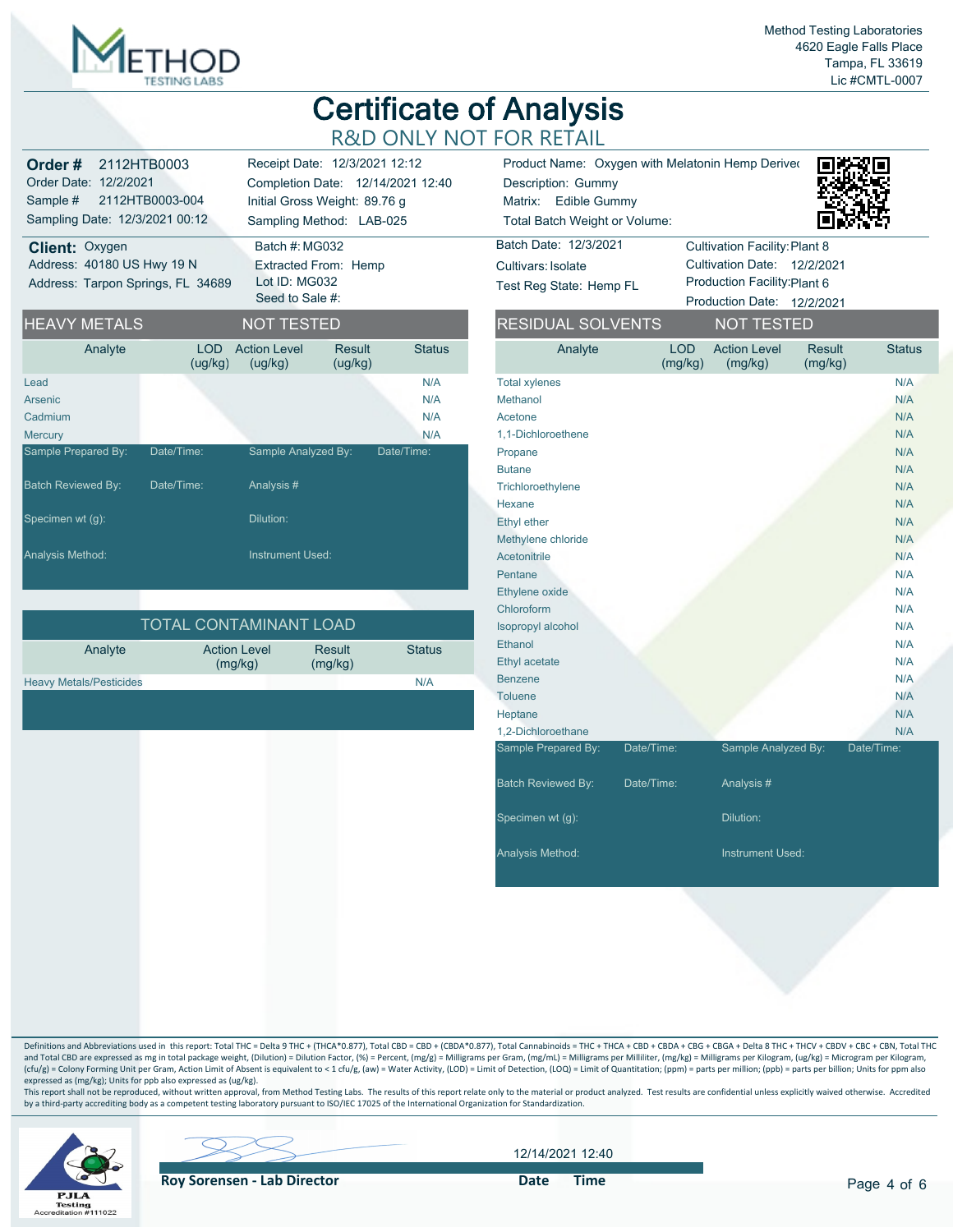

| Order#<br>2112HTB0003<br>Order Date: 12/2/2021<br>Sample #<br>Sampling Date: 12/3/2021 00:12<br><b>Client: Oxygen</b><br>Address: 40180 US Hwy 19 N<br>Address: Tarpon Springs, FL 34689 | 2112HTB0003-004       | Batch #: MG032<br>Extracted From: Hemp<br>Lot ID: MG032<br>Seed to Sale #: | Receipt Date: 12/3/2021 12:12<br>Completion Date: 12/14/2021 12:40<br>Initial Gross Weight: 89.76 g<br>Sampling Method: LAB-025 |                                        | Product Name: Oxyg<br>Description: Gummy<br>Matrix: Edible Gumi<br><b>Total Batch Weight or</b><br>Batch Date: 12/3/2021<br>Cultivars: Isolate<br>Test Reg State: Hemp |
|------------------------------------------------------------------------------------------------------------------------------------------------------------------------------------------|-----------------------|----------------------------------------------------------------------------|---------------------------------------------------------------------------------------------------------------------------------|----------------------------------------|------------------------------------------------------------------------------------------------------------------------------------------------------------------------|
| <b>MYCOTOXINS</b>                                                                                                                                                                        |                       | <b>NOT TESTED</b>                                                          |                                                                                                                                 |                                        | <b>TOTAL YEAST AN</b>                                                                                                                                                  |
| Analyte                                                                                                                                                                                  | <b>LOD</b><br>(ug/kg) | <b>Action Level</b><br>(ug/kg)                                             | Result<br>(ug/kg)                                                                                                               | <b>Status</b>                          | Analyte                                                                                                                                                                |
| Aflatoxin B1<br>Aflatoxin B2<br><b>Aflatoxin G1</b><br>Aflatoxin G2<br>Ochratoxin A<br><b>Total Aflatoxin</b>                                                                            |                       |                                                                            |                                                                                                                                 | N/A<br>N/A<br>N/A<br>N/A<br>N/A<br>N/A | <b>Total Combined Yeasts &amp;</b><br>Sample Prepared By:<br>D<br><b>Batch Reviewed By:</b><br>D<br>Specimen wt (g):                                                   |
| Sample Prepared By:                                                                                                                                                                      | Date/Time:            | Sample Analyzed By:                                                        | Date/Time:                                                                                                                      |                                        | Analysis Method:                                                                                                                                                       |
| <b>Batch Reviewed By:</b>                                                                                                                                                                | Date/Time:            | Analysis #                                                                 |                                                                                                                                 |                                        |                                                                                                                                                                        |
| Specimen wt (g):                                                                                                                                                                         |                       | Dilution:                                                                  |                                                                                                                                 |                                        |                                                                                                                                                                        |
| Analysis Method:                                                                                                                                                                         |                       | <b>Instrument Used:</b>                                                    |                                                                                                                                 |                                        |                                                                                                                                                                        |
| <b>MICROBIAI</b>                                                                                                                                                                         |                       | NOT TESTED                                                                 |                                                                                                                                 |                                        | FILTH & FORFIG                                                                                                                                                         |

| <b>MICROBIAL</b>                                               |                                            |           | <b>NOT TESTED</b>                    |                   |
|----------------------------------------------------------------|--------------------------------------------|-----------|--------------------------------------|-------------------|
| Analyte                                                        | <b>Action Level</b><br>(present in $1 q$ ) |           | <b>Result</b><br>(present in $1 q$ ) | <b>Status</b>     |
| Salmonella<br>Shiga Toxin E. coli<br><b>Total Aspergillus*</b> |                                            |           |                                      | N/A<br>N/A<br>N/A |
| Sample Prepared By:                                            | Date/Time:                                 |           | Sample Analyzed By:                  | Date/Time:        |
| <b>Batch Reviewed By:</b>                                      | Date/Time:                                 | Analysis# |                                      |                   |
| Specimen wt (q):                                               |                                            | Dilution: |                                      |                   |
| <b>Analysis Method:</b>                                        |                                            |           | <b>Instrument Used:</b>              |                   |

\* Total Aspergillus represents the sum of the results of Aspergillus flavus, Aspergillus fumigatus, Aspergillus niger, and Aspergillus terreus.

|                                          | Product Name: Oxygen with Melatonin Hemp Deriver |                            |               |
|------------------------------------------|--------------------------------------------------|----------------------------|---------------|
| Description: Gummy                       |                                                  |                            |               |
| Matrix: Edible Gummy                     |                                                  |                            |               |
| Total Batch Weight or Volume:            |                                                  |                            |               |
| Batch Date: 12/3/2021                    | <b>Cultivation Facility: Plant 8</b>             |                            |               |
| Cultivars Isolate                        | Cultivation Date: 12/2/2021                      |                            |               |
| Test Reg State: Hemp FL                  | Production Facility: Plant 6                     |                            |               |
|                                          |                                                  |                            |               |
|                                          |                                                  | Production Date: 12/2/2021 |               |
| <b>TOTAL YEAST AND MOLD</b>              |                                                  | <b>NOT TESTED</b>          |               |
| Analyte                                  | <b>Action Level</b><br>(ctu/g)                   | <b>Result</b><br>(ctu/g)   | <b>Status</b> |
| <b>Total Combined Yeasts &amp; Molds</b> |                                                  |                            | N/A           |
| Sample Prepared By: Date/Time:           |                                                  | Sample Analyzed By:        | Date/Time:    |

Dilution:

Analysis Method: **Instrument Used:** Instrument Used:

| <b>FILTH &amp; FOREIGN MATERIAL</b>                              |                         | <b>NOT TESTED</b> |                   |
|------------------------------------------------------------------|-------------------------|-------------------|-------------------|
| Analyte                                                          | <b>Action Level</b>     | Result            | <b>Status</b>     |
| Feces Amount (mg/kg)<br>Filth $(%)$<br>Foreign Material (per 3q) |                         |                   | N/A<br>N/A<br>N/A |
| Sample Analyzed By:                                              | Date/Time:              |                   |                   |
| <b>Batch Reviewed By:</b>                                        | Date/Time:<br>Analysis# |                   |                   |
| Specimen wt (q):                                                 |                         |                   |                   |
| <b>Analysis Method:</b>                                          |                         | Instrument Used:  |                   |

Definitions and Abbreviations used in this report: Total THC = Delta 9 THC + (THCA\*0.877), Total CBD = CBD + (CBDA\*0.877), Total Cannabinoids = THC + THCA + CBD + CBDA + CBGA + CBGA + Delta 8 THC + THCV + CBDV + CBC + CBN, and Total CBD are expressed as mg in total package weight, (Dilution) = Dilution Factor, (%) = Percent, (mg/g) = Milligrams per Gram, (mg/mL) = Milligrams per Milliiter, (mg/kg) = Milligrams per Kilogram, (ug/kg) = Microgr expressed as (mg/kg); Units for ppb also expressed as (ug/kg).

This report shall not be reproduced, without written approval, from Method Testing Labs. The results of this report relate only to the material or product analyzed. Test results are confidential unless explicitly waived ot



12/14/2021 12:40

**Roy Sorensen - Lab Director Container Solution Container Solution Container Solution Container Solution Container Solution Container Solution Container Solution Container Solution Container Solution Container Solution C**